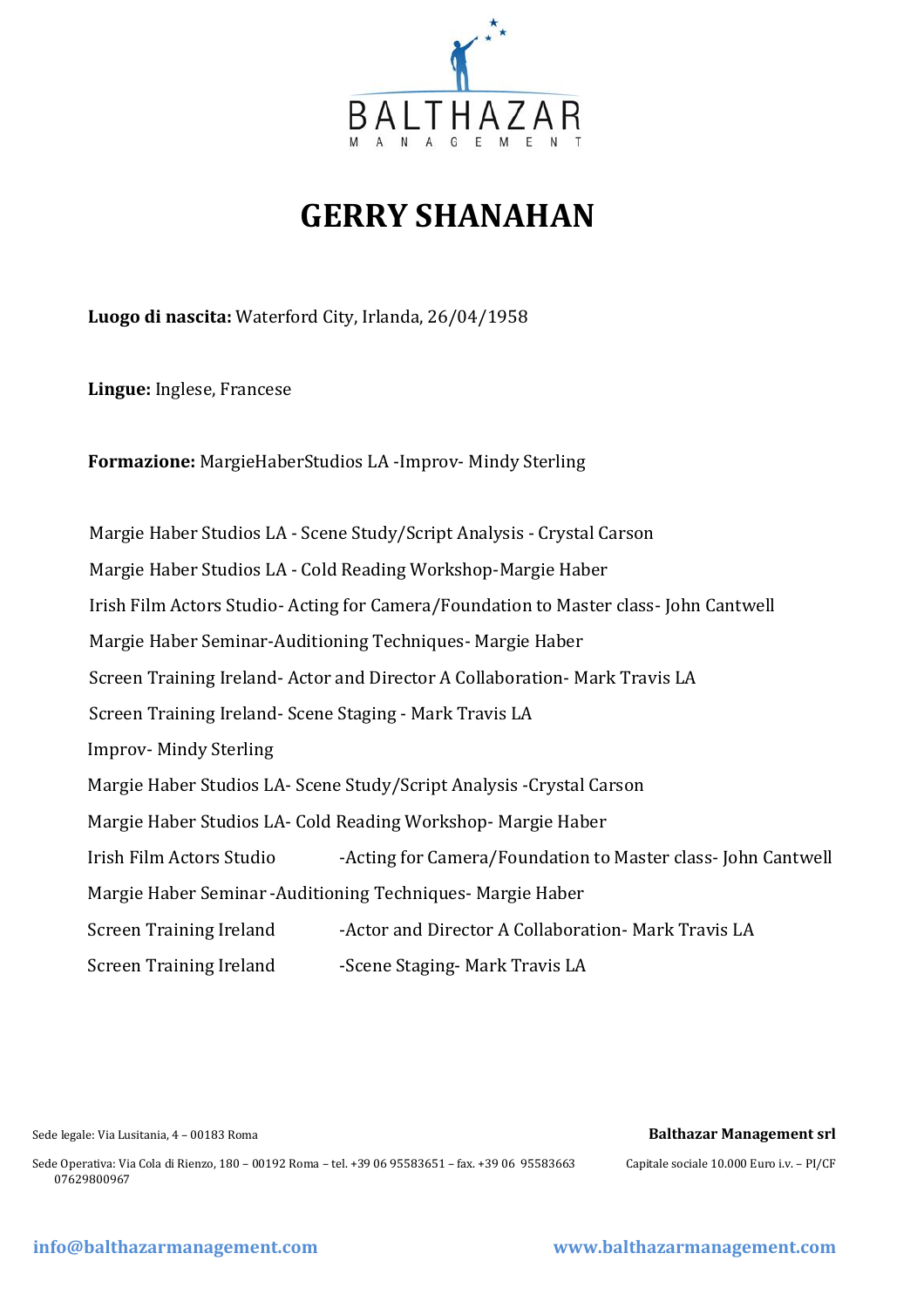

# **ESPERIENZE PROFESSIONALI**

### **CINEMA**

- 2022 The Last Redemption Regia John Real
- 2020 [Be Good or Be Gone](https://www.imdb.com/title/tt7586238/?ref_=nm_flmg_act_4) Regia Cathal Nally
- 2019 Full Circle Regia Noel Brady
- 2018 Feel the Dead Regia John Real
- 2016 Ebola Regia Christian Marazziti
- 2012 The Best Offer Regia Giuseppe Tornatore
- 2012 Zombie Massacre Regia Marco Ristori/Luca Boni
- 2012 Project RS1 Regia Gerry Shanahan
- 2011 Derelict Regia Frank Kelly
- 2011 Wrath of the Crows Regia Ivan Zuccon
- 2011 Invasion Ireland, Derek Blunt (Supporting) Regia Ciaron Davies
- 2010 Trihill Bridge, Frank (Lead) Regia Ciara Scott/Scott Productions
- 2010 Voices, Jack (Lead) Regia CathalNally/Barbershop Triplet
- 2010 The County,Paddy (Lead) RegiaCathalNally/Barbershop Triplet
- 2010 My Angel, Thomas (Supporting) RegiaRob Walsh/BarbershopTrip
- 2009 Portrait of a Zombie, Gang Boss (Supporting) RegiaBing Bailey/OrganHill Productions
- 2009 Shackled, Jacob Lowry (Support) RegiaDave McCabe/SquidMedia
- 2009 Three Bags Full, Det. Brennan (Support) RegiaThomas Bowen/Indie
- 2009 **[SlánAgusBeannacht,](http://www.filmmakersnetwork.ie/forums/showthread.php?goto=newpost&t=4379)** Charlie (Support) RegiaFrank Kelly/Palestone Prod's
- 2009 Maggots and Men, John Maguire (Lead) RegiaTrevor Whelan/Indie
- 2009 Cracks, Coroner RegiaJordan Scott/Element Films
- 2007 Colour from the Dark, Giovanni (Support) RegiaIvan Zuccon/InterzonaItaly
- 2005 Dream Diary, Jack (Lead), RegiaColin Downey/Indie
- 2005 Portrait, Police Sergeant (Support) RegiaBrownH Productions

Sede Operativa: Via Cola di Rienzo, 180 – 00192 Roma – tel. +39 06 95583651 – fax. +39 06 95583663 Capitale sociale 10.000 Euro i.v. – PI/CF 07629800967